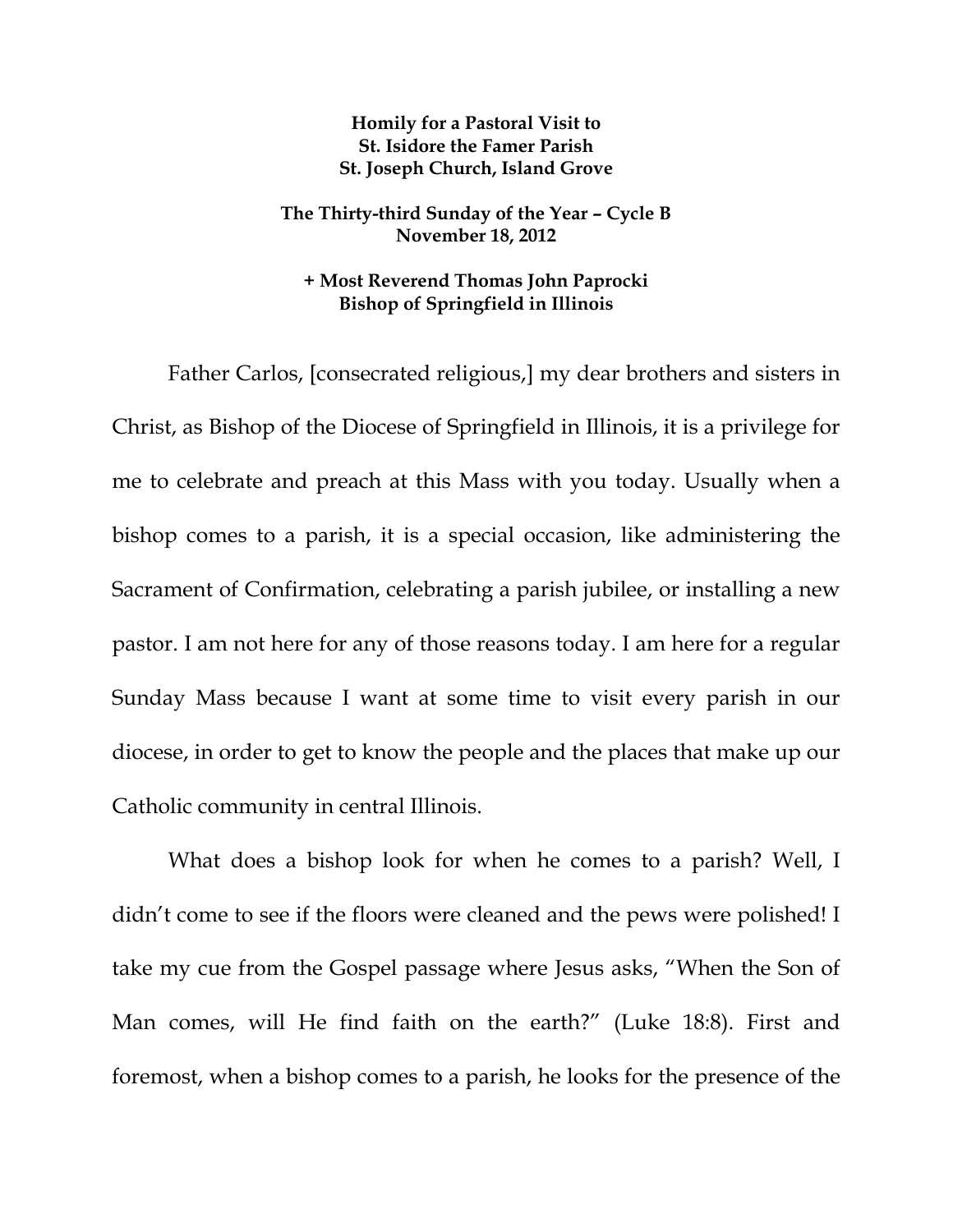Catholic **faith**, to see whether it is strong and vibrant, whether it is growing, and if the conditions are present for its continued growth in the future.

Last month the whole Catholic Church throughout the world began a Year of Faith, proclaimed by Pope Benedict XVI. In his apostolic letter announcing this year, the Holy Father spoke of "the need to rediscover the journey of faith so as to shed clearly light on the joy and renewed enthusiasm of the encounter with Christ" (*Porta Fidei*, 2).

You may have heard the statistic that the second-largest religious group in the United States is non-practicing Catholics. I am sure that many of us know personally the people and stories behind these numbers. They are our sisters and brothers, our nieces and nephews, our sons and daughters, our neighbors and co-workers.

What can we say to reignite in them the fire of faith? What is Christ inspiring us to do to proclaim the faith anew to these lost sheep? These questions lie at the heart of the Year of Faith. Of this task, the Holy Father wrote: "To rediscover the content of the faith that is professed, celebrated, lived, and prayed, and to reflect on the act of faith, is a task that every believer must make his own, especially in the course of this Year" (*Porta*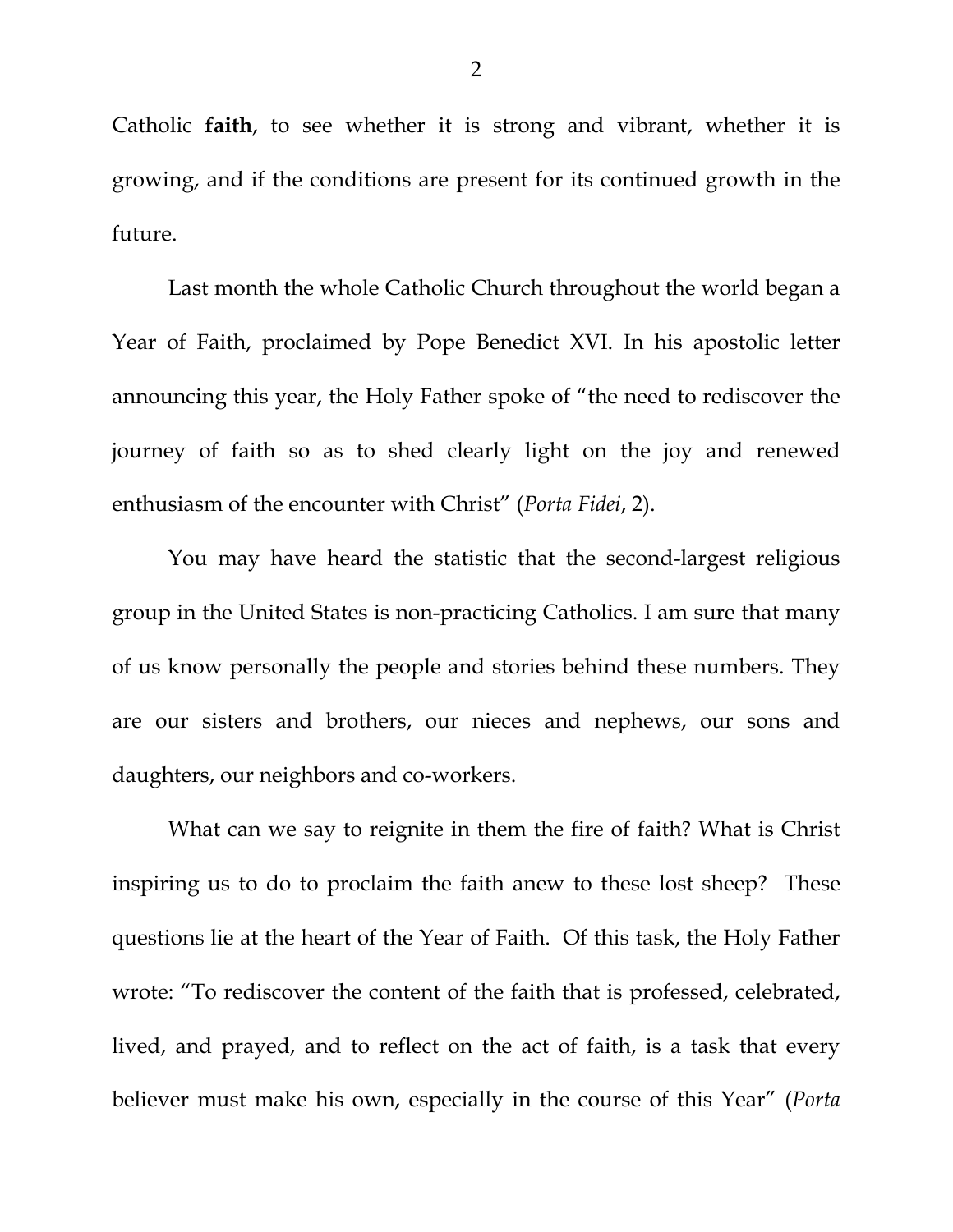*Fidei*, 9). To this end, I would like to propose to a three-fold plan to make the most of this Year of Faith.

 First, we must be grateful for the faith we have received, for our encounter with the Lord. Families should strive to make their homes places where the family prays together, reads the Scriptures together, and is nourished together at Sunday Mass. Families should strive to allow their faith to influence everything they do, rather than reserving their faith only for an hour or so on Sunday.

 Second, we must endeavor to understand all the more clearly the faith we profess. If a friend, family member or co-worker asks us a question about Catholicism, can we provide an adequate – and correct – answer? We ought to be able to do so.

 Third, we must share our faith, not only with our family and friends, but with our co-workers and everyone we meet. As the Holy Father reminds us, "Confessing with the lips indicates in turn that faith implies public testimony and commitment" (*Porta Fidei*, 10).

This three-fold plan is the way of discipleship and through it we learn to become followers of Jesus Christ.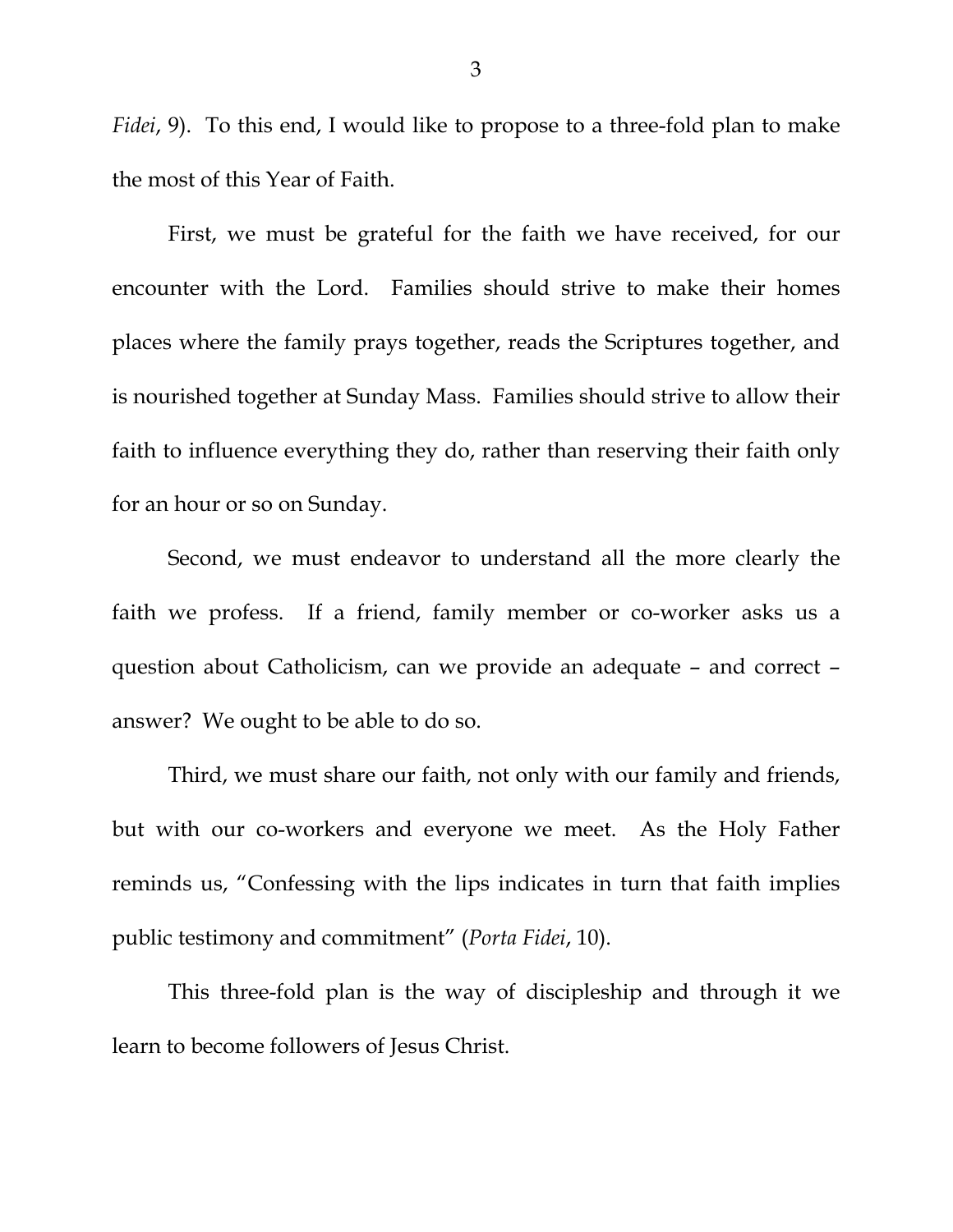I note also that a pastoral visit is not just a time for a bishop to see the parish, but also for the parish to see the bishop. The Church is all about relationships. As the three persons of the Trinity are an intimate communion of Father, Son and Spirit in relationship to each other, the Church exists as a communion in relationship to God and in relation to each other, the People of God, the Body of Christ. As a bishop, I have a special relationship with you, and you have a special relationship with me, and one of my roles is to bridge the relationship between you and the Pope and the rest of the universal Church, so that we may all be one in Christ's Body.

But this "special relationship" is not just about recognizing each other's faces and knowing one another's names and titles. In the Church, we call this relationship a *communio*, that is, the communion of those belonging to the Body of Christ, the Church, who are united by the bonds of faith, the sacraments, and ecclesial government, and are joined in the visible structure of the Church of Christ, who governs her through the Supreme Pontiff and the bishops (*Lumen Gentium*, 14). Thus, to remain in this authentic *communio*, we can never see ourselves as somehow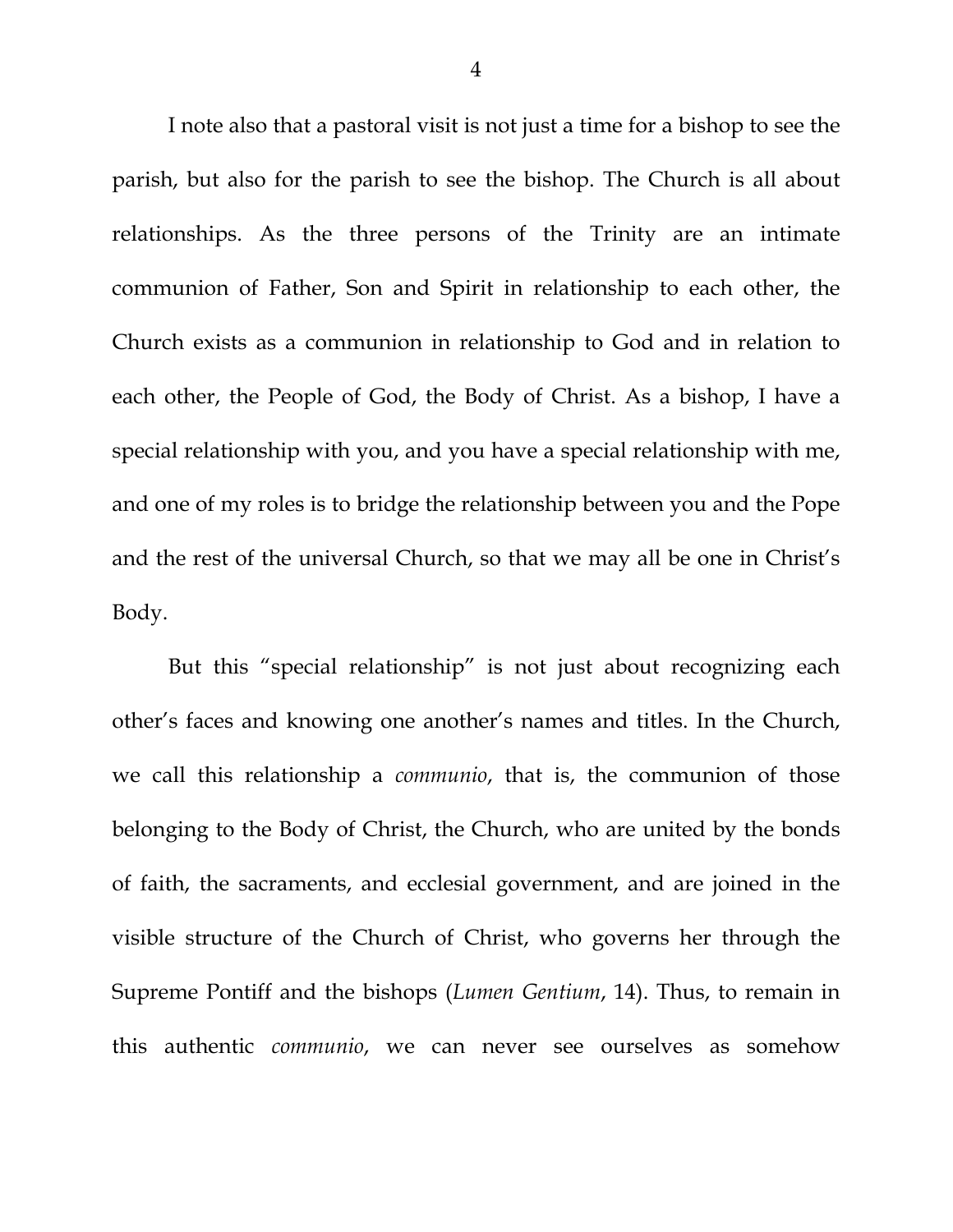"independent" or act apart from the universal Church or even the local Church, or else we cease to be truly Catholic.

Considering the call to renew our faith and strengthen the bonds of communion in light of today's readings from the Sacred Scriptures, at first glance they may seem to present a bleak picture. The prophet Daniel foretells "a time unsurpassed in distress" and the Lord Jesus speaks of the days when "the stars will be falling from the sky, and the powers in the heavens will be shaken" (Daniel 12:1; Mark 13:25).

 The days foretold by Daniel and Jesus are really one and the same time; they both speak of the day when the Son of Man will come "with great power and glory," the day of judgment when those "who sleep in the dust of the earth will awake" (Mark 13:26; Daniel 12:2). For those who strive to live as authentic and faithful disciples, for those who remain in *communion* with Christ and his Church, this day is not a day of dread but of hope. It is a day of hope because the faithful, who were illumined by the Light of Christ at Baptism, "shall shine brightly like the splendor of the firmament" (Daniel 12:3). This is why we sang the words of the Psalm, "You will show me the path of life, fullness of joys in your presence, the delights at your right hand forever" (Psalm 16:11).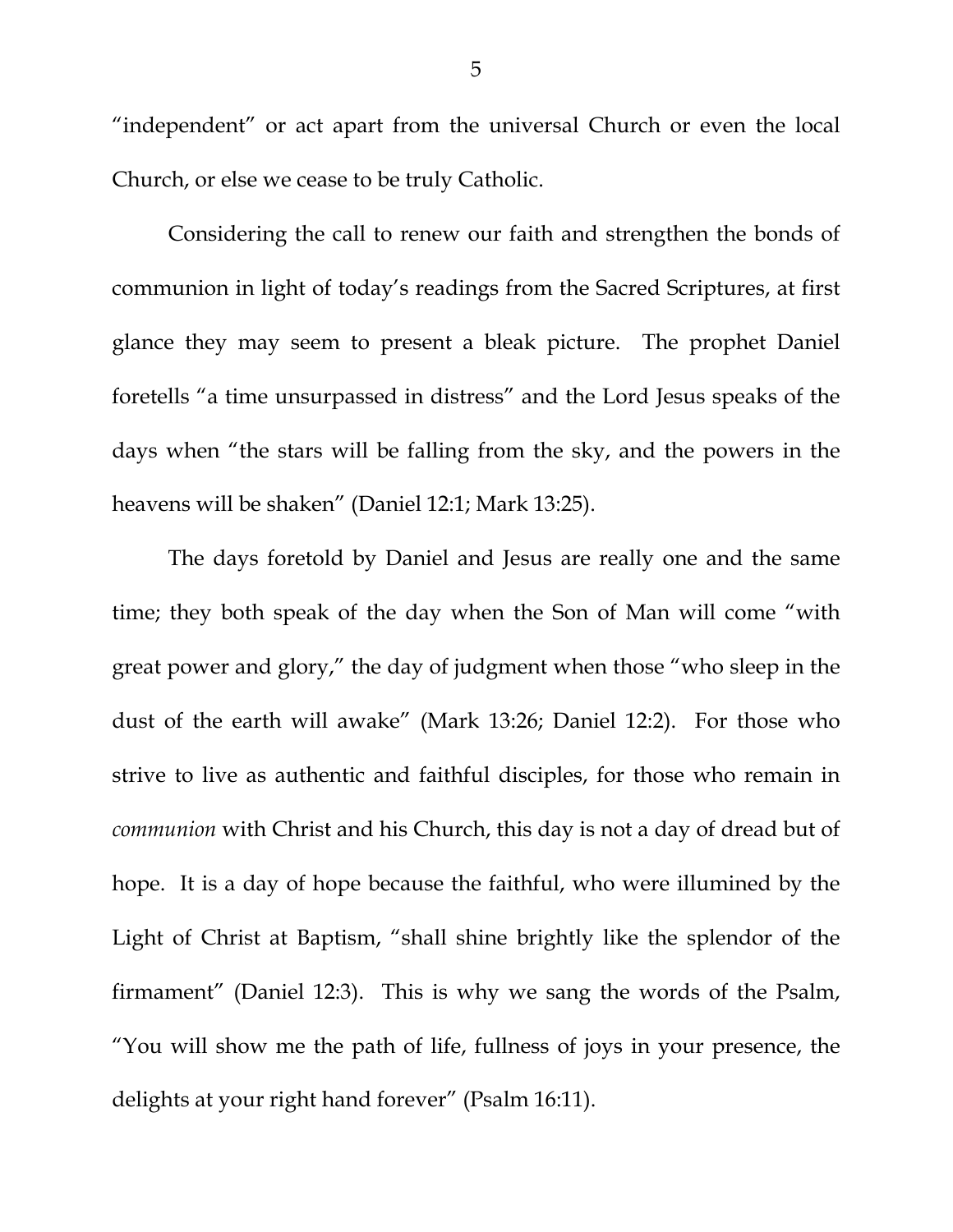Our confidence, our inheritance, is in Jesus Christ, because he who was crucified and is now risen and has taken "his seat forever at the right hand of God" (Hebrews 10:12). He is seated now as judge of the living and the dead and awaits the day of his return, that day for which we should greatly yearn. We do not know on which day he will come, but we pray for his coming every day when we pray as he has taught us, "Thy kingdom come, thy will be done" (Matthew 6:10). We should pray, as we will pray throughout the coming season of Advent, that the Lord Jesus come quickly and not delay.

 Still, there are some who look up the Day of Judgment with some sense of anxiety or nervousness. They do so either because they do not want to be caught off guard or because in the depths of their heart they know they are far from God (Mark 13:32).

 We should never forget that in Jesus there is nothing to fear, if we have listened to him and learned from him. We know that "in the presence of Christ, who is Truth itself, the truth of each man's relations with God will be laid bare" (CCC, 1039). For this reason he calls each of us daily to conversion and the time we have now – before his return – is given us to return to him and remain in his *communio*.